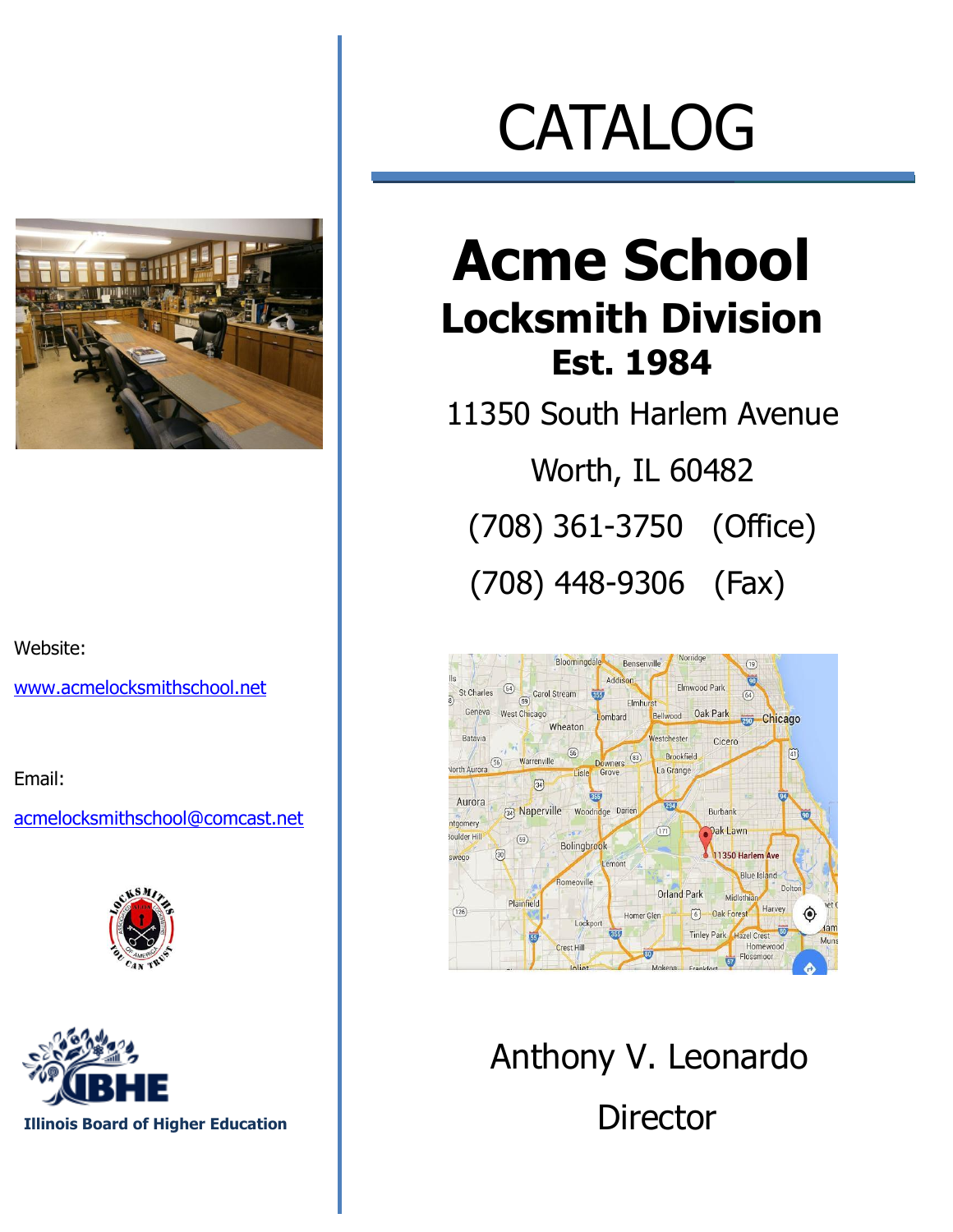Thank you for inquiring about our program. Entering the locksmith field can potentially offer a lucrative weekly income, as well as beginning the steps to selfemployment and the financial independence that comes from owning your own business. Locksmithing is a field in which one can work part-time or full-time hours, day or night or whatever your present daily schedule allows. It is a craft that will continue to grow in the future.

The objective of the locksmith program that we offer is to introduce and teach the basic skills one must know to begin a career in this field. The course does not and cannot cover every specialized phase in the industry. Locksmithing can be the key to open future doors to your success in the business world and increase your employment opportunities in the maintenance field.

This course was developed for both the individual with no experience/training and for those with some previous experience. This is an ideal course for those in the institutional maintenance field.

For the individual with no experience/training you can learn the craft and begin a locksmith career. For the individual with some previous experience you can expand and further your abilities and techniques.

You will be trained by professional locksmiths and this is a "learn by doing" course with "hands on" training.

Your success will be determined on how you apply yourself and your skills. Locksmithing is a field in which you will learn daily by practicing the basic skills you learn throughout the course.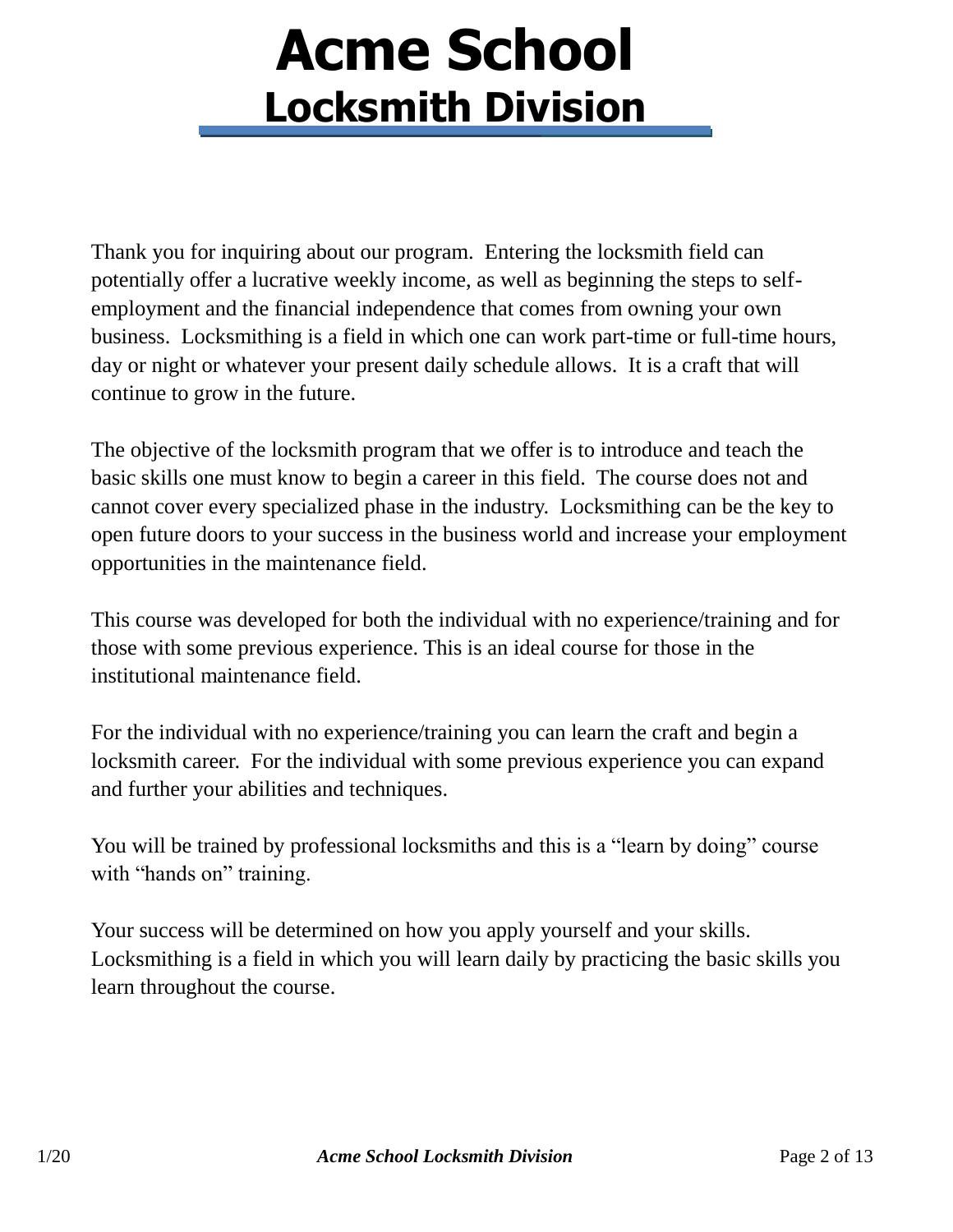#### **Facilities and Equipment**

#### **Acme's classroom is approximately 850 sq. ft. with 65 ft. of counter work space.**

#### **It is an actual workshop setting which includes:**

Professional locksmith equipment includes key duplicating machines, locks, security hardware, code books, key gauges, pinning kits, mounts and all the necessary tools needed. Our classroom is designed to accommodate 10 students per session, with more than ample workspace and comfortable seating arrangements.

#### **Admission**

Admission requirements are basic reading and math skills. Valid identification must be presented at the time of registration.

#### **Placement**

The Locksmith Division of Acme School does not offer job placement. If job leads are presented to our school, this information may be passed along to our students.

If you accept a position as a locksmith in the State of Illinois you may be required to obtain a P.E.R.C. card.

#### **Progress - Evaluation**

Students are evaluated and graded on a day to day basis by their performance and written exams. Skills demonstrated by the student will be graded accordingly by their instructor. The instructor will determine their progress and give additional help as needed to ensure that each student has a competent knowledge of basic locksmithing skills.

A final examination is given to each student. A minimum score of 80% must be attained in order to obtain a diploma that indicates successful completion of the training program.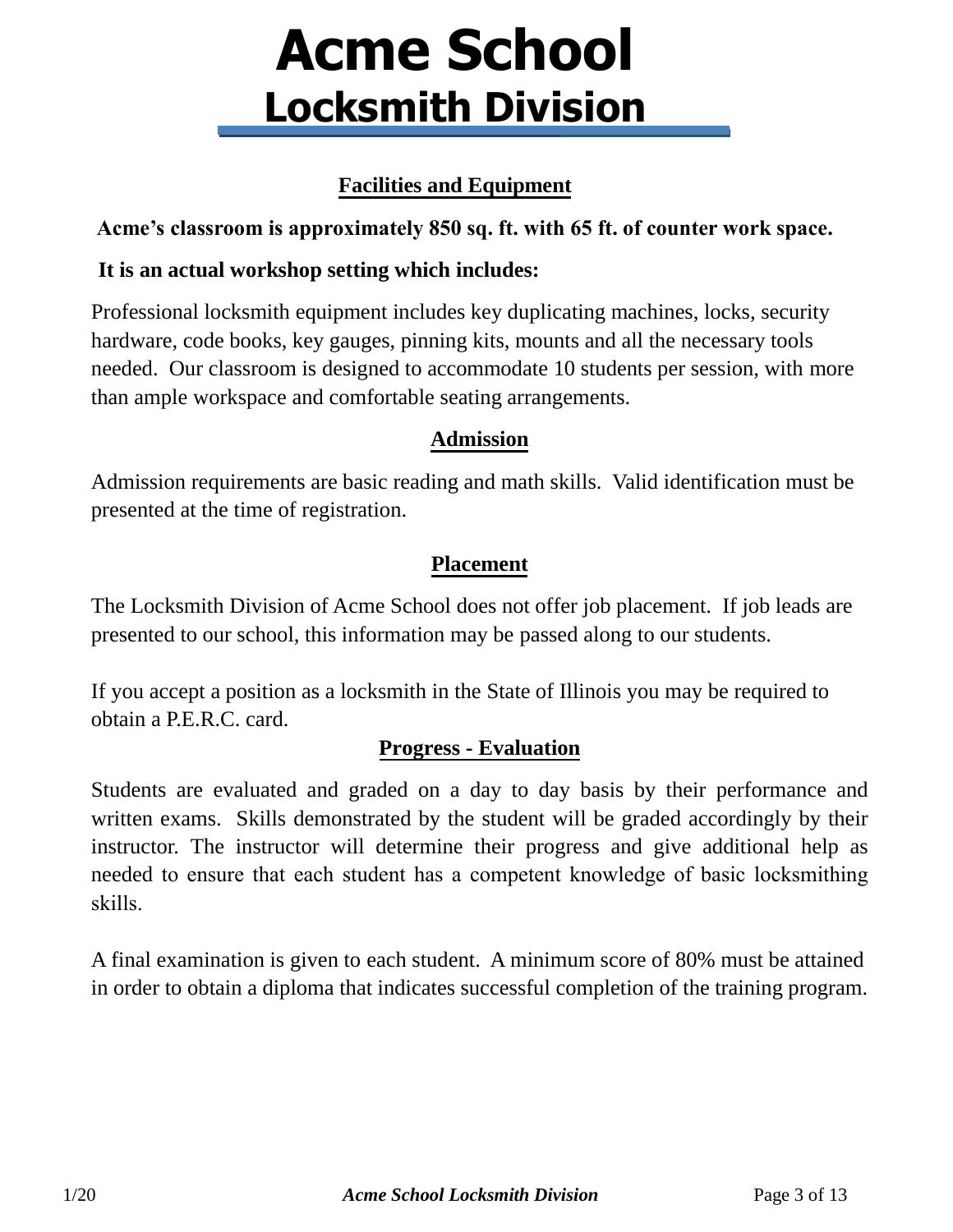#### **Make-Up Classes**

Students are expected to attend all sessions. If a student fails to attend a session they will be required to make up the session and hours in compliance with the program schedule. The student is responsible for scheduling make-up classes with the instructor. A per session fee may be charged to the student whose attendance does not conform to regular class hours.

#### **Student Conduct**

Students at Acme School Locksmith Division are considered to be mature adults who enter classes voluntarily. By entering classes, students take upon themselves certain responsibilities and obligations that include an honest attempt at academic performance, respect towards others, and social behavior consistent with the lawful purpose of the school. If the instructor feels that a student is not meeting conduct standards he will address it with the student one on one. Continued disregard for code of conduct will result in student being dismissed from class with refund given according to the refund schedule.

#### **Transcripts**

Transcripts are available at no charge if the request is made prior to the last session. After session ends, transcripts may be requested in writing, there is a \$5.00 fee for the transcript.

#### **Certificate Transfer**

Certificates are not transferable to other institutions.

#### **Housing**

Information pertaining to lodging for out of town students is available upon request.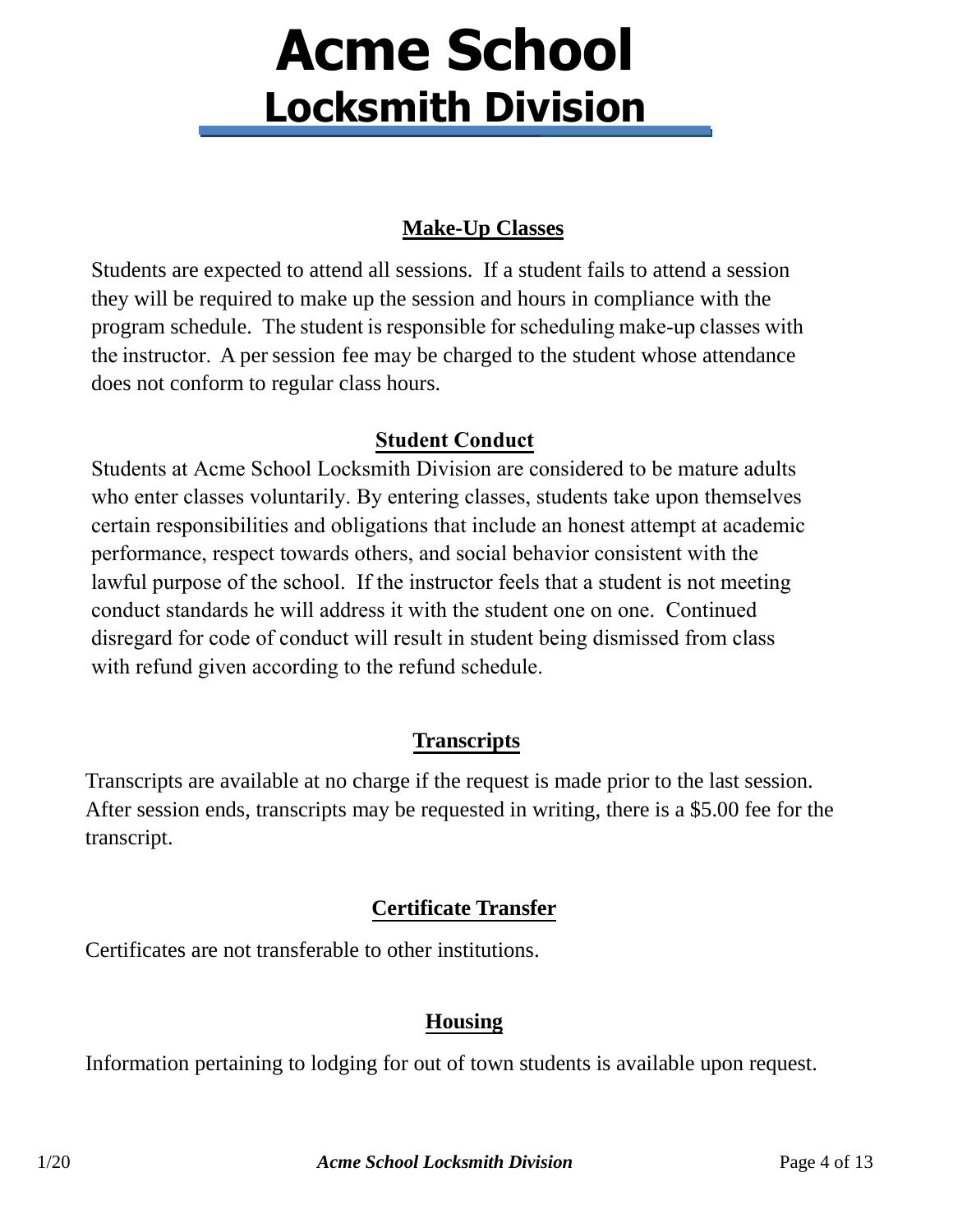### **Refund Policy**

- 1) Acme School shall, when a student gives written notice of cancellation, provide a refund in the amount of at least the following: a) When notice of cancellation is given before midnight of the  $5<sup>th</sup>$  business day after the date of enrollment but prior to the first
	- day of class, all registration fees, tuition and any other charges shall be refunded to the student. b) When notice of cancellation is given after midnight of the  $5<sup>th</sup>$  business day following acceptance but prior to the close of
	- business on the student's first day of class attendance, the school may retain no more than the registration fee which may not exceed \$150 or 50% of the cost of tuition, whichever is less;
	- c) When notice of cancellation is given after the student's completion of the first day of class attendance, but prior to the student's completion 5% of the course of instruction, the school may retain the registration fee, an amount not to exceed 10% of the tuition and other instructional charges or \$300, whichever is less and, the cost of any books or materials which have been provided by the school.
	- d) When a student has completed in excess of 5% of the course of instruction the school may retain the registration fee but shall refund a part of the tuition and other instructional charges in accordance with whichever of the following applies:
		- i) All other schools regulated under this Section may retain an amount computed prorate by days in class plus 10% of tuition and other instructional charges up to completion of 60% of the course of instruction. When the student has completed in excess of 60% of the course of instruction, the school may retain the registration fee and the entire tuition and other charges.
- 2) A student, who on personal initiative and without solicitation enrolls, starts and completes a course of instruction before midnight of the 5<sup>th</sup> business day after the Enrollment Agreement is signed, is not subject to the cancellation provisions of this Section.
- 3) Applicants not accepted by the school shall receive a refund of their registration and tuition costs paid within 30 calendar days after the determination of non-acceptance is made.
- 4) Registration fees shall be chargeable at initial enrollment and shall not exceed \$150 or 50% of the cost of tuition, whichever is less.
- 5) Deposits or down payments shall become part of the tuition.
- 6) The school shall mail a written acknowledgement of a student's cancellation or written withdrawal to the student within 15 calendar days of the postmark date of notification. Such written acknowledgement is not necessary if a refund has been mailed to the student within the 15 calendar days.
- 7) All student refunds shall be made by the school within 30 calendar days from the date of receipt of the student's cancellation.
- 8) A student may give notice of cancellation to the school in writing.
- 9) Acme School shall refund all monies paid to it in any of the following circumstances:
	- a) The school did not provide the prospective student with a copy of the student's valid Enrollment Agreement and a current catalog or bulletin;
	- b) The school cancels or discontinues the course of instruction in which the student has enrolled;
	- c) The school fails to conduct classes on days or times scheduled, detrimentally affecting the student.
- 10) Acme School must refund any book and materials fees when:
	- a) The book and materials are returned to the school unmarked;
	- b) The student has provided the school with a notice of cancellation.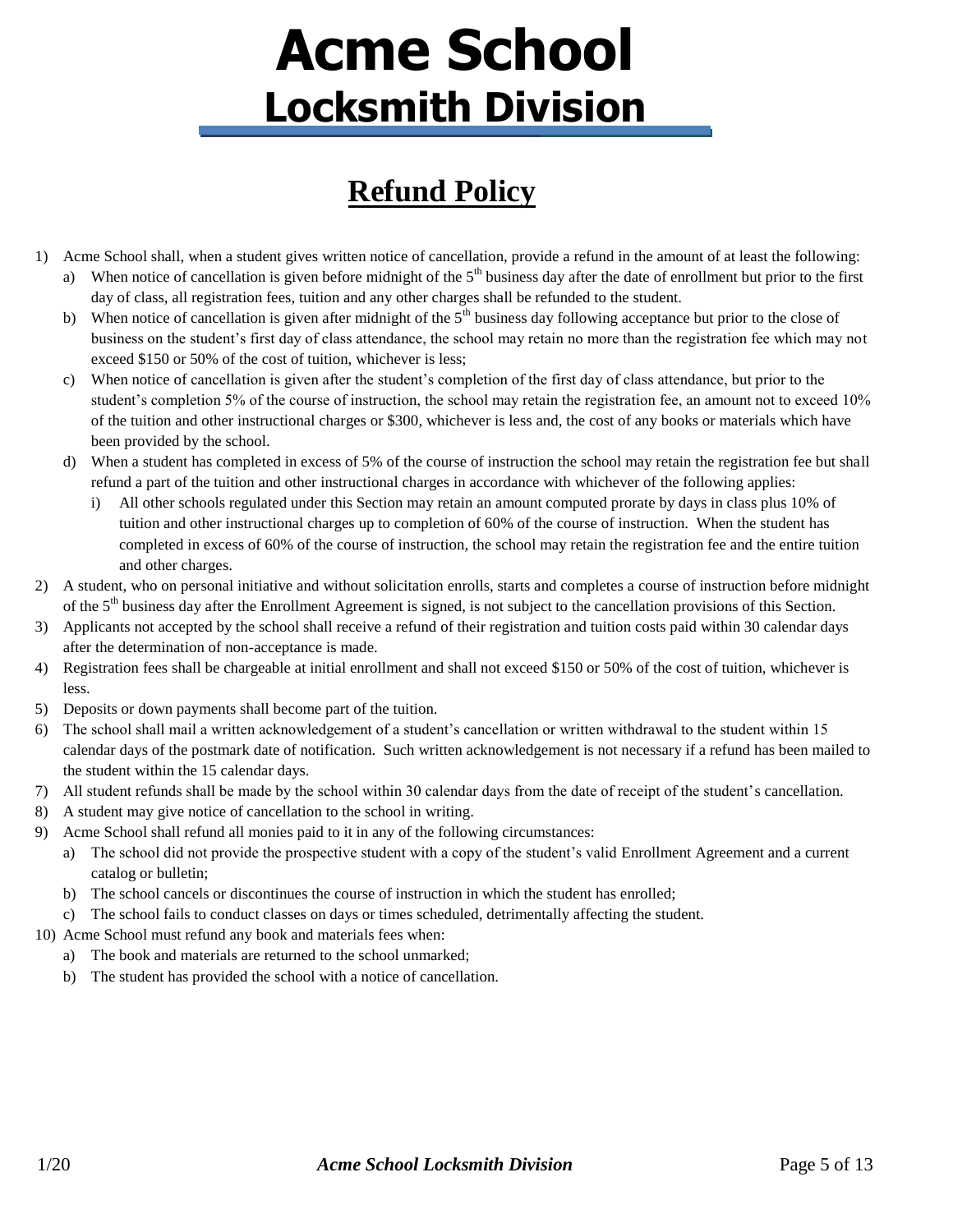#### **Subjects Included in the Course**

- $\blacksquare$  History of locks and keys
- **Types of locks and functions**
- $\blacksquare$  Key blank identification
- Tools of the trade
- Parts of locks
- Assembly and disassembly procedures
- Pin tumbler cylinders
- Keying a cylinder
- $\nightharpoonup$  Master keying
- Reading pin tumbler combinations
- Pinning kits
- Backsets, strike plates, latches
- $\blacksquare$  Problems when keying
- Deadbolts
- **Shimming open a cylinder**
- Wafer-disc locks
- Wafer lock rekeying
- Making a duplicate key
- **Impressioning**
- Barrel and bit key locks
- **Lock codes**
- $\blacksquare$  Cutting keys by code
- Pin tumbler padlocks
- Vending machine locks
- Adams Rite
- $\blacksquare$  Electric strikes
- $\blacksquare$  Lever locks
- Legal aspects
- $\blacksquare$  High security locks
- Lock picking
- **Emergency opening procedures**
- Key cutting machines
- Decoding cut keys
- Combination type locks and safes
- GM automotive locks
- Car opening
- Removable core cylinders
- Push button combo type locks
- Servicing S.F.I.C. and L.F.I.C. locks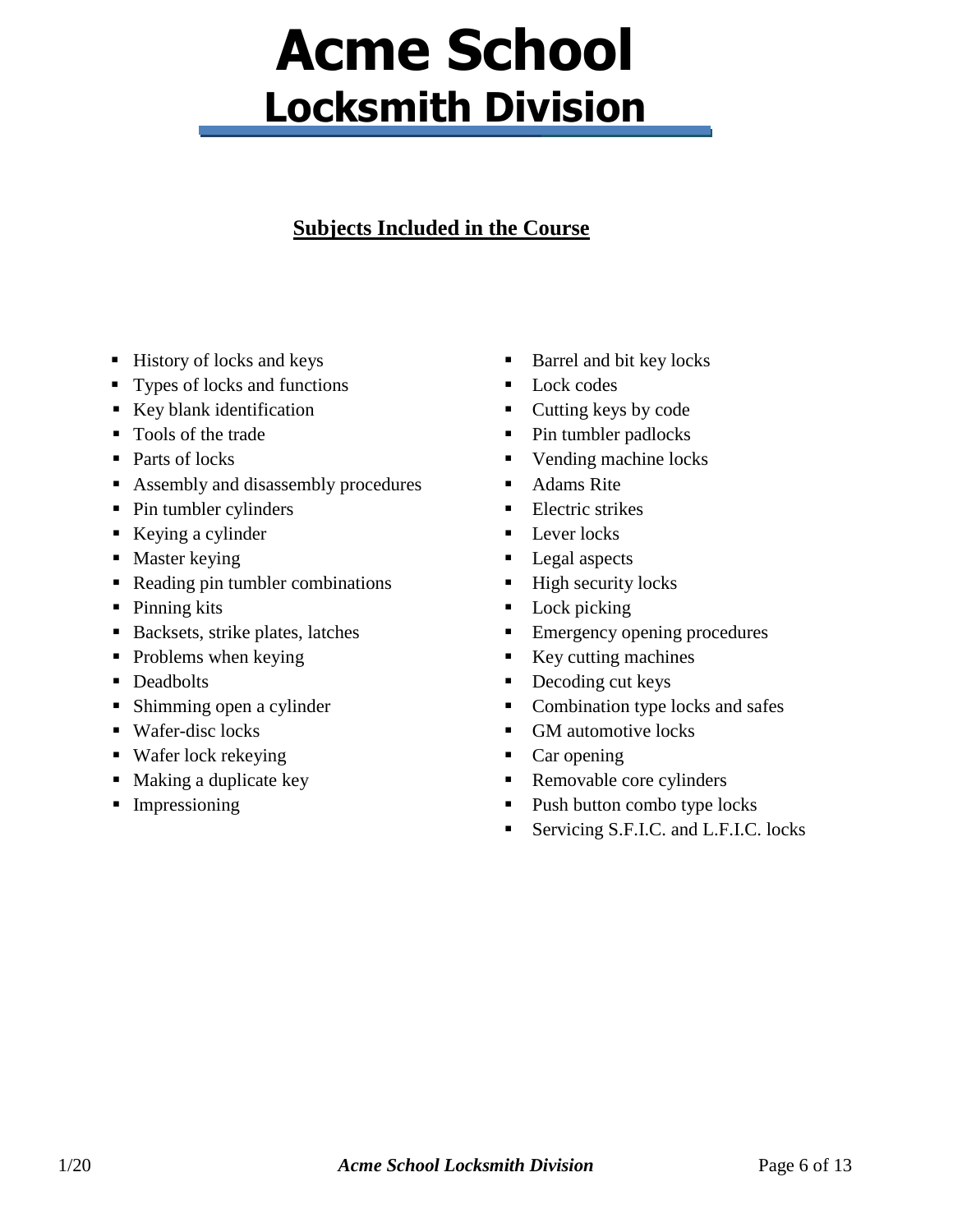#### **Class Schedules**

**Day Class 7 days** 

| Week 1:                      | Week 2:                      |
|------------------------------|------------------------------|
| Monday through Friday        | Monday through Tuesday       |
| 8:30am to Noon               | 8:30am to Noon               |
| <b>Half Hour Lunch Break</b> | <b>Half Hour Lunch Break</b> |
| 12:30pm to $4:00$ pm         | 12:30pm to $4:00$ pm         |

#### **Night Class 10 evenings**

| Week 1:                               | Week 2:                               |
|---------------------------------------|---------------------------------------|
| Monday through Friday                 | Monday through Thursday               |
| $6:00 \text{pm}$ to $11:00 \text{pm}$ | 6:00pm to $11:00$ pm                  |
|                                       | Friday                                |
|                                       | $6:00 \text{pm}$ to $10:00 \text{pm}$ |
|                                       |                                       |

Total class hours equal 49 and are the same for either day or night classes.

Inquiries pertaining to class starting dates may be answered Monday through Friday from 9am to 5pm by calling the office at (708) 361-3750 or you can email us at [acmelocksmithschool@comcast.net.](mailto:acmelocksmithschool@comcast.net)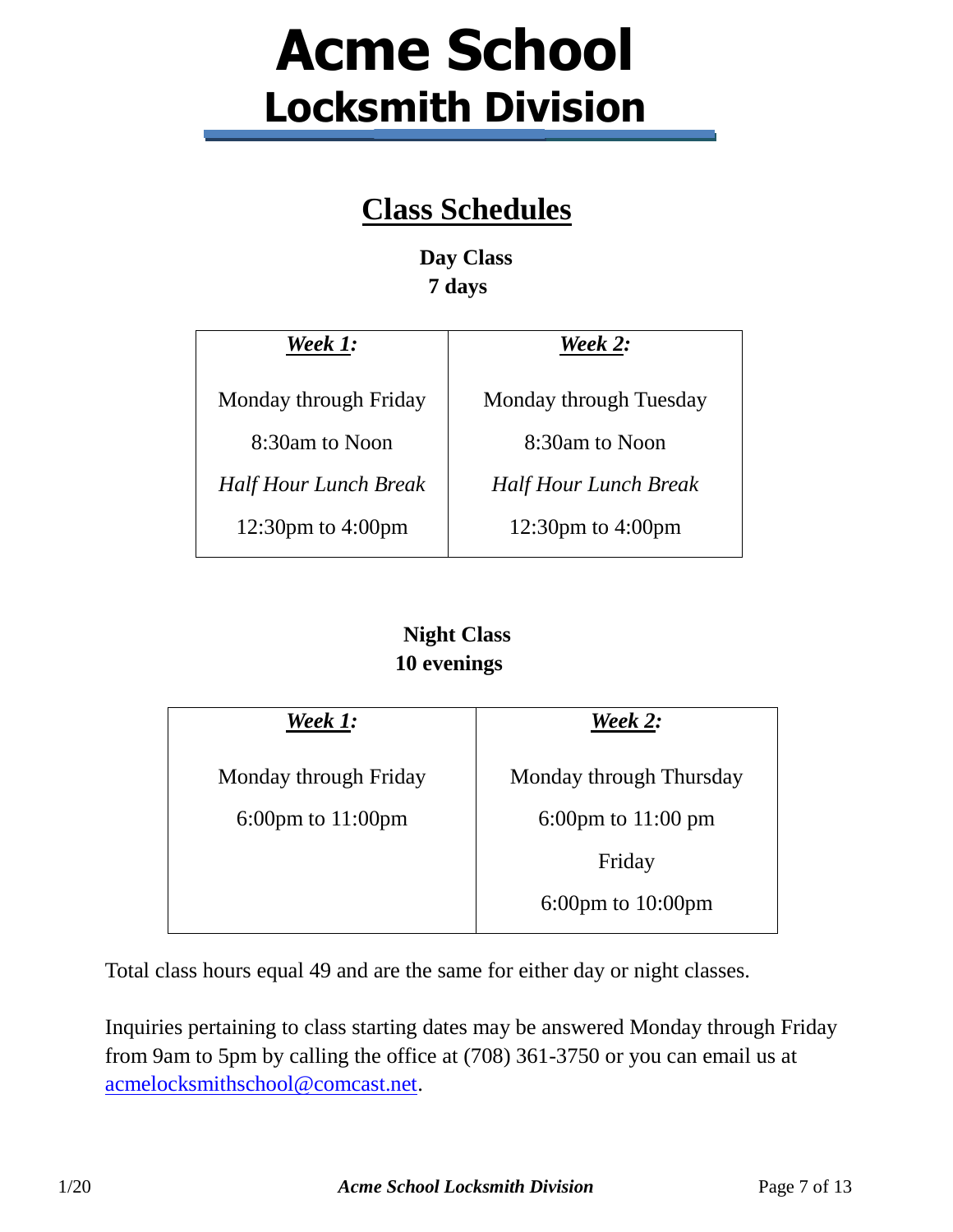#### **Course Tuition, Materials and Fees**

| <b>Total Instructional Cost</b> | \$1,550.00 |
|---------------------------------|------------|
| Books/Tools                     | \$400.00   |
| <b>Tuition Cost</b>             | \$1,050.00 |
| <b>Registration Fee</b>         | \$100.00   |

*Visa, MasterCard, Discover and American Express Accepted.* 

#### **Registration**

Applicants should register at least two weeks prior to the start date of their class attendance.

*The registration fee is due and payable at time of registration.* 

*All fees must be paid on or prior to student's first day of class.*

*Certificate of completion will not be issued until tuition is paid.*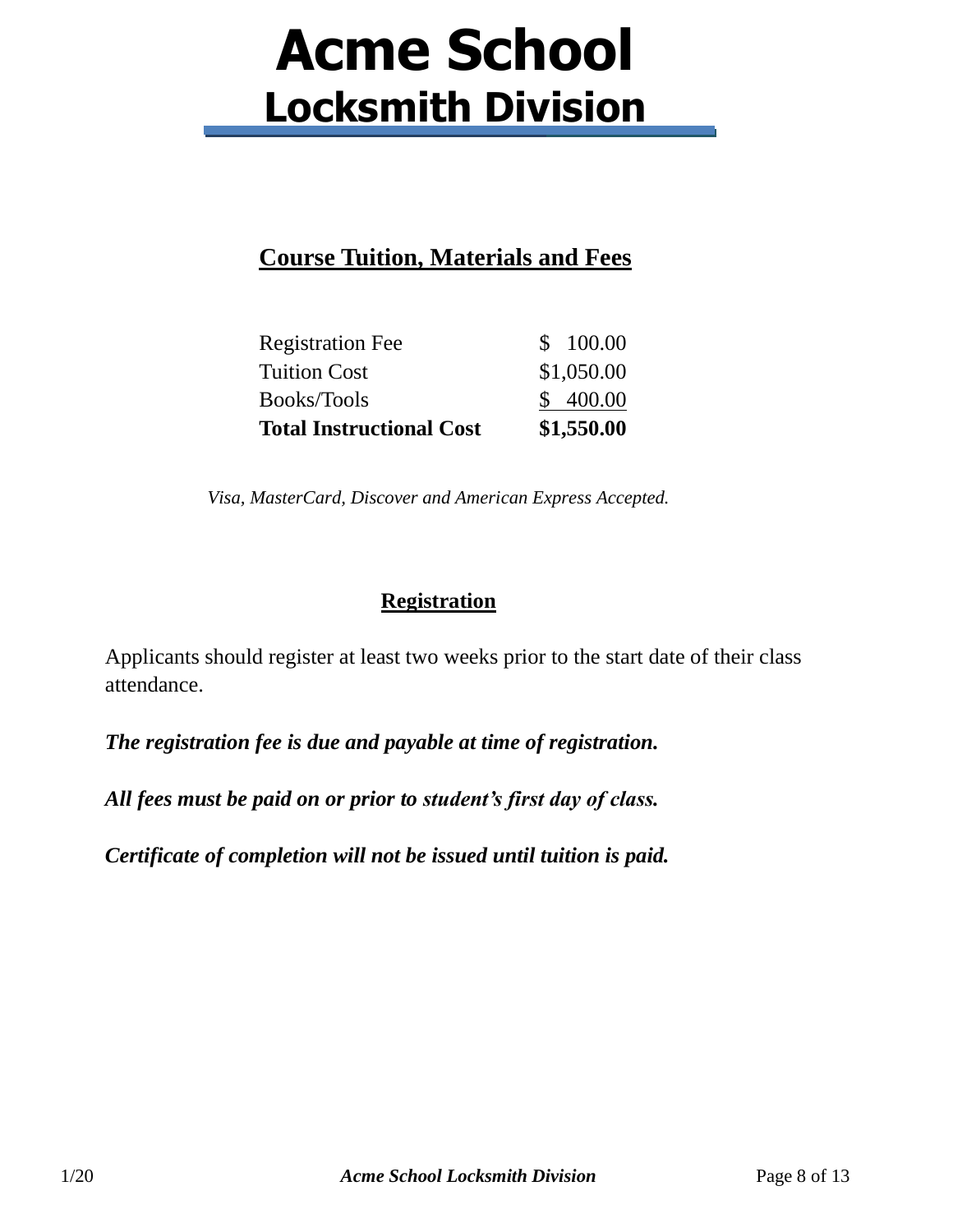#### **2022 Class Schedule**

| <b>DAY CLASSES</b>                                                                                                                                                                                                                                                                                                                                                                                                           | <b>NIGHT CLASSES</b>                                                                                               |
|------------------------------------------------------------------------------------------------------------------------------------------------------------------------------------------------------------------------------------------------------------------------------------------------------------------------------------------------------------------------------------------------------------------------------|--------------------------------------------------------------------------------------------------------------------|
| January 17 to January 25<br>п<br>Anthony Leonardo Instructor<br>п<br>February 21 to March 1<br>п<br>Anthony Leonardo Instructor<br>May 9 to May 17<br>Anthony Leonardo Instructor<br>June 6 to June 14<br>Anthony Leonardo Instructor<br>August 1 to August 9<br>Anthony Leonardo Instructor<br>September 12 to September 20<br>Anthony Leonardo Instructor<br>November 7 to November 15<br>Anthony Leonardo Instructor<br>п | March 28 to April 8<br>п<br>Anthony Leonardo Instructor<br>October 10 to October 21<br>Anthony Leonardo Instructor |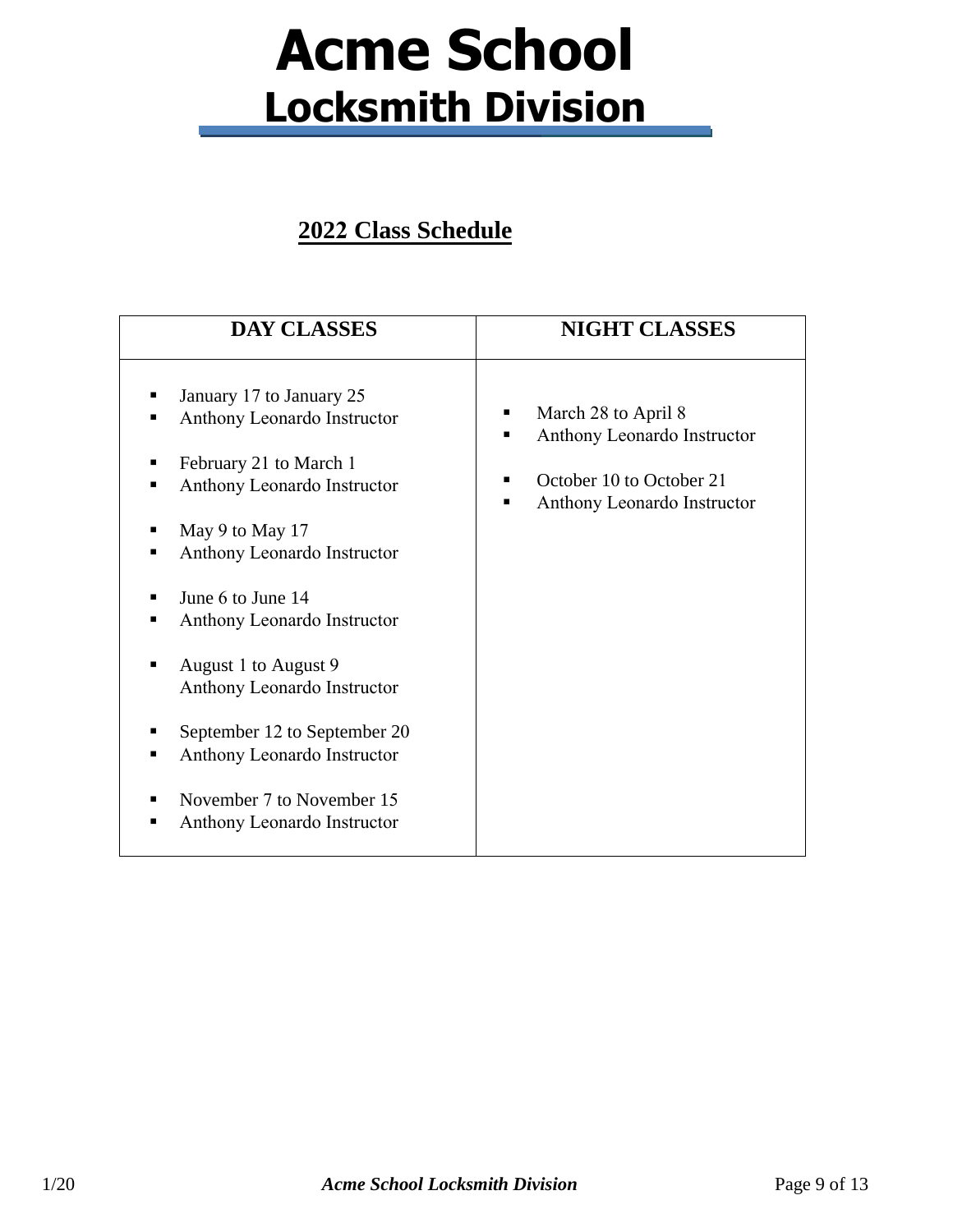### **Notice to Students**

The school must, among other things:

- Provide information about the school which is free from misrepresentation, deception, fraud, and other misleading or unfair trade practices.
- Provide you with a copy of the school's current catalog and any additional information for you to read prior to the signing of the enrollment agreement.
- Inform you on how to cancel the enrollment agreement and secure a proper refund of unearned tuition and fees.
- Screen you for the course or subject in which you wish to enroll. If the course offered is in a language other than English the screening must include the language.
- Give you a full refund if you are not accepted or if the school cancels or discontinues the course.
- Teach only courses and employ only teachers that are approved by the Illinois Board of Higher Education.
- Provide safe and sanitary facilities, equipment and services necessary to implement the course of instruction or subject in which you enroll.
- Refund fees and unearned tuition as prescribed in the "Act" to students who withdraw before completion of the course of instruction in which enrolled.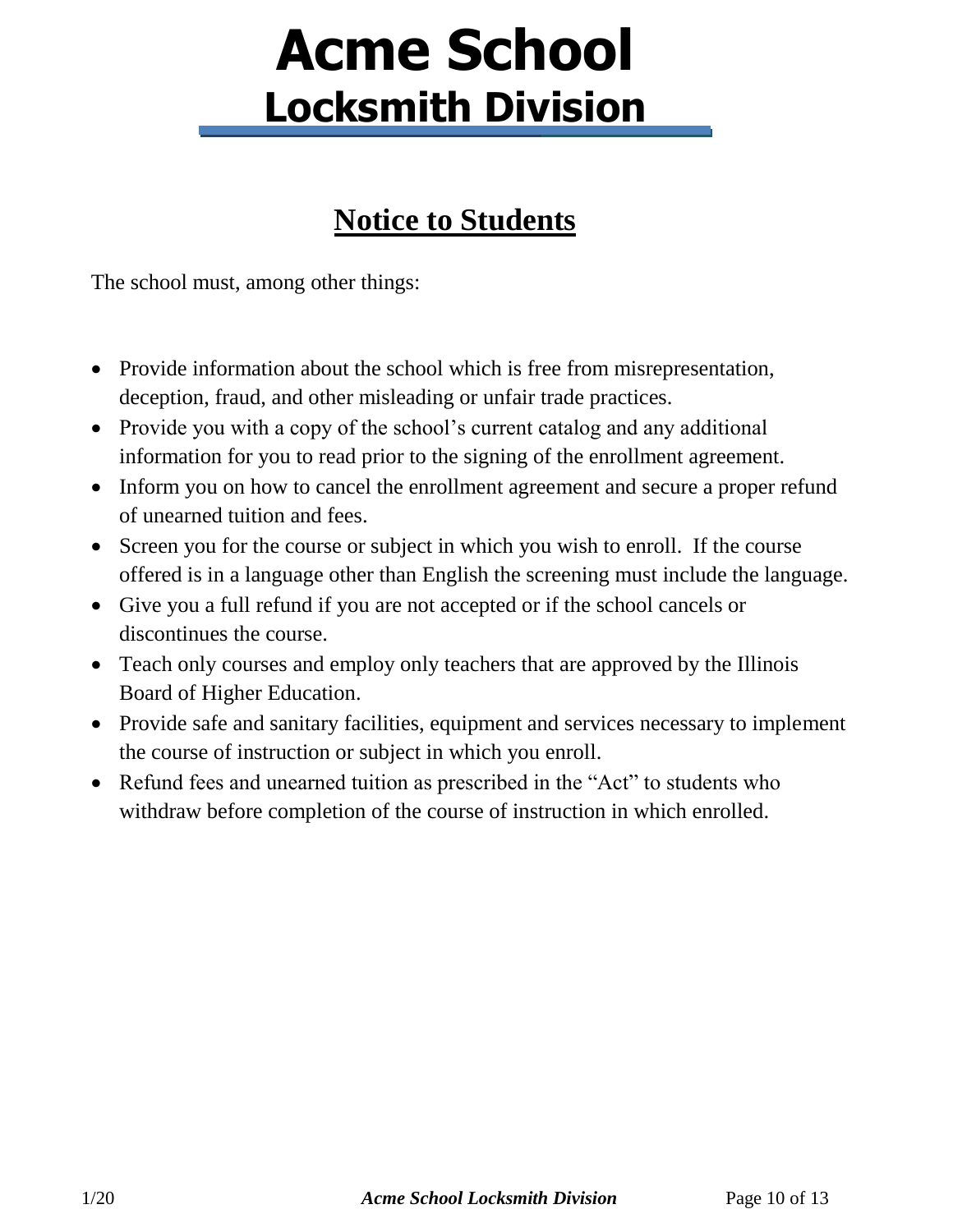If you feel your rights have been violated, you may file a written complaint with The Board of Higher Education at:

> Illinois Board of Higher Education 1 N. Old State Capitol Plaza Suite 333 Springfield, IL 62701-1377 Phone: (217) 782-2551 Fax: (217) 782-8548 Website: [www.ibhe.org](http://www.ibhe.org/)

Link to online complaint system: <http://complaints.ibhe.org/>

You may also bring a court action against the school if you suffer damage as the result of the school's or it's representative's violation of the law.

The school is required to post this statement in a conspicuous place.

3/93 1M3-646NL-38 No. 155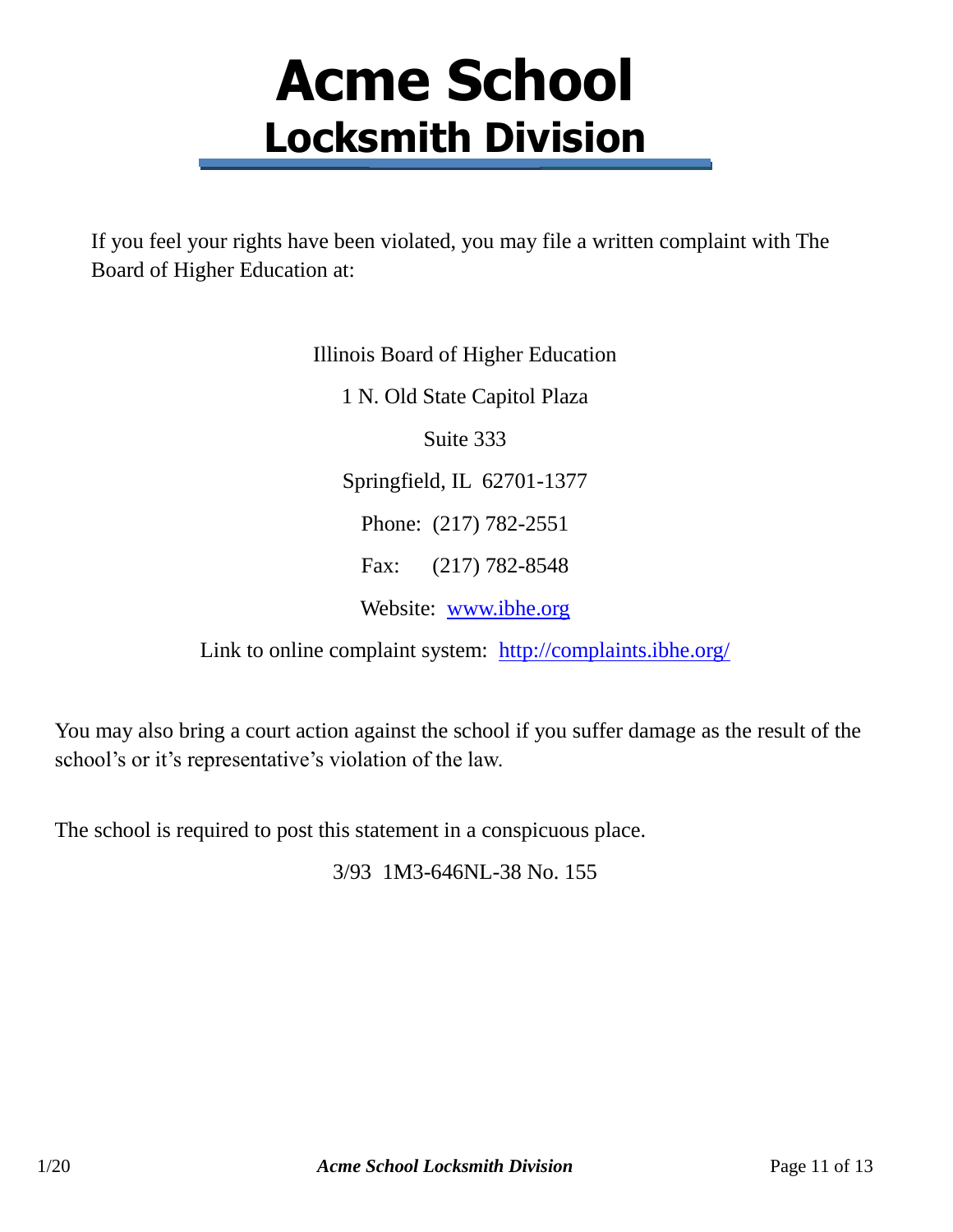#### **Institutional Disclosures Reporting Table Reporting Period: July 1, 2020 to June 30, 2021 Per Section 1095.200 of 23 Ill. Adm. Code 1095**

**Institution Name:**

#### **Acme School Locksmith Division**

| <b>Program Name</b>                                                                                                                                                                                                                               | Acme<br><b>School</b> |
|---------------------------------------------------------------------------------------------------------------------------------------------------------------------------------------------------------------------------------------------------|-----------------------|
| <b>Disclosure Reporting Category</b>                                                                                                                                                                                                              |                       |
| $CIP^*$                                                                                                                                                                                                                                           | 47.0403               |
| $SOC*$                                                                                                                                                                                                                                            | 49-9094               |
| A) For each program of study, report:                                                                                                                                                                                                             |                       |
| 1) The number of students who were admitted in the program or course of instruction* as of July 1 of this<br>reporting period.                                                                                                                    | 22                    |
| 2) The number of additional students who were admitted in the program or course of instruction during the next 12 months and<br>classified in one of the following categories:                                                                    |                       |
| a) New starts                                                                                                                                                                                                                                     | $\boldsymbol{0}$      |
| b) Re-enrollments                                                                                                                                                                                                                                 | $\boldsymbol{0}$      |
| c) Transfers into the program from other programs at the school                                                                                                                                                                                   | $\theta$              |
| 3) The total number of students admitted in the program or course of instruction during the 12-month reporting<br>period (the number of students reported under subsection A1 plus the total number of students reported under<br>subsection A2). | 22                    |
| 4) The number of students enrolled in the program or course of instruction during the 12-month reporting period<br>who:                                                                                                                           |                       |
| a) Transferred out of the program or course and into another program or course at the school                                                                                                                                                      | $\Omega$              |
| b) Completed or graduated from a program or course of instruction                                                                                                                                                                                 | 21                    |
| c) Withdrew from the school                                                                                                                                                                                                                       | 1                     |
| d) Are still enrolled                                                                                                                                                                                                                             | $\boldsymbol{0}$      |
| 5) The number of students enrolled in the program or course of instruction who were:                                                                                                                                                              |                       |
| a) Placed in their field of study                                                                                                                                                                                                                 | $\Omega$              |
| b) Placed in a related field                                                                                                                                                                                                                      | $\theta$              |
| c) Placed out of the field                                                                                                                                                                                                                        | $\theta$              |
| d) Not available for placement due to personal reasons                                                                                                                                                                                            | $\mathbf{0}$          |
| e) Not employed                                                                                                                                                                                                                                   | $\boldsymbol{0}$      |
| B1) The number of students who took a State licensing examination or professional certification examination, if<br>any, during the reporting period.                                                                                              | $\theta$              |
| B2) The number of students who took and passed a State licensing examination or professional certification<br>examination, if any, during the reporting period.                                                                                   | $\Omega$              |
| C) The number of graduates who obtained employment in the field who did not use the school's placement                                                                                                                                            |                       |
| assistance during the reporting period; such information may be compiled by reasonable efforts of the school to<br>contact graduates by written correspondence.                                                                                   | 0                     |
| D) The average starting salary for all school graduates employed during the reporting period; this information<br>may be compiled by reasonable efforts of the school to contact graduates by written correspondence.                             | $\boldsymbol{0}$      |

*Acme School Locksmith Division is approved by The Division of Private Business and Vocational Schools of the Illinois Board of Higher Education and is not accredited by The U.S. Department of Education,*